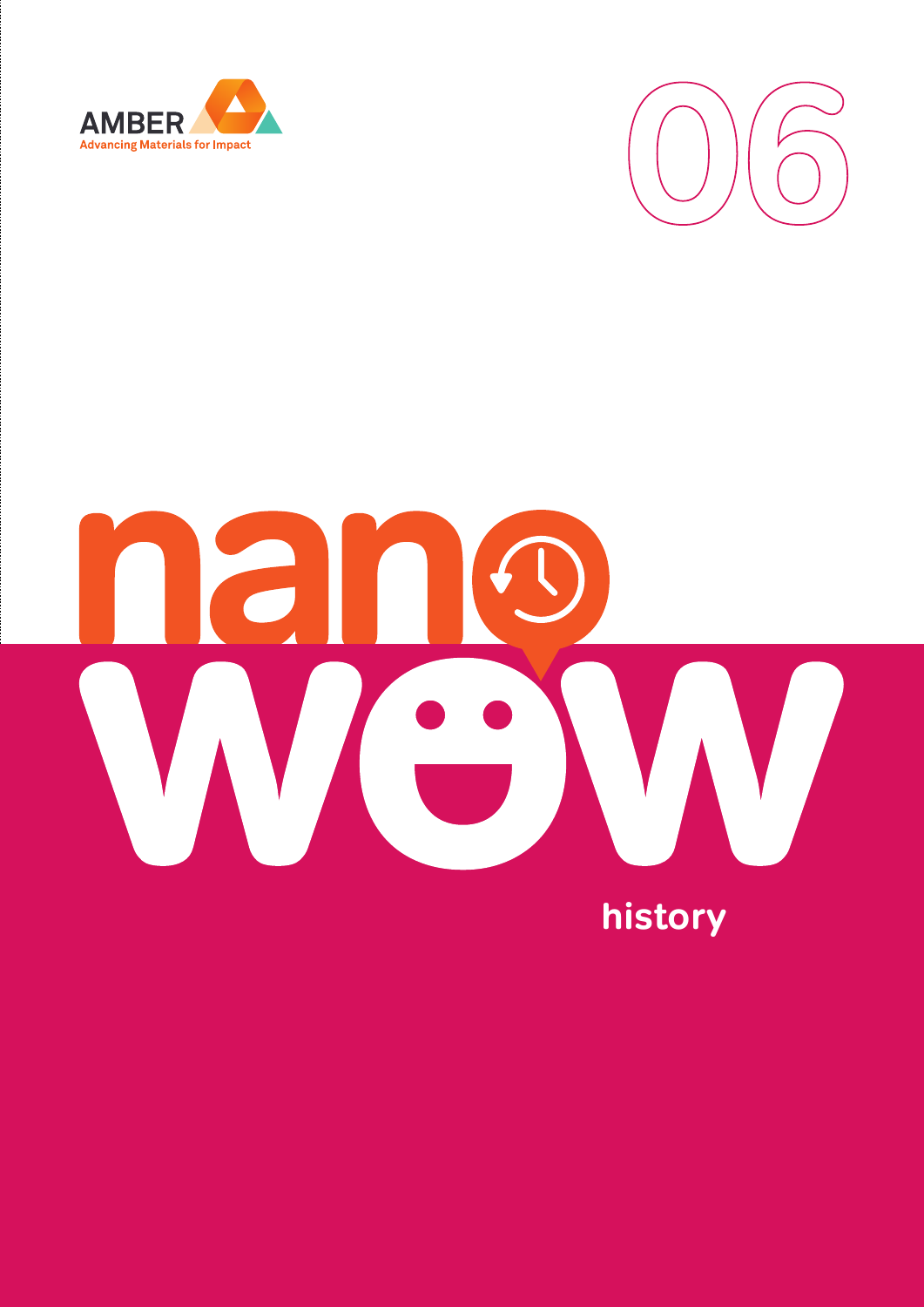## **Introduction**

 Teaching the history of science shows children that science is a human endeavour and that some major scientific discoveries have been found by chance. It allows children to associate with the lives of scientists and see that a career in science is possible. It also allows the children to understand the tentative nature of science and that in light of new observations, evidence and experimenting, science can be developmental, subject to change and consistently opening up new, exciting windows for exploration. This lesson has a comprehension piece that explores the history of Andre Geim, the scientist that discovered graphene. The story of Andre Geim highlights that creativity is needed for advancements in science. The lesson also has comprehension questions and a web quest challenge.

# **ICT links**

**Short animation on the History of Science and graphene**  2 minutes 48 seconds www.youtube.com/watch?v=dTSnnlITsVg

**Webquest link:** www.nobelprize.org/prizes/physics/2010/geim/interview/



- **•** History
- **•** English
- **•** Art

## **WALT**

- **• Understand that scientists work hard to find more information and explore how our world works.**
- **• Discuss the tentative nature of science.**
- **• Understand that scientists work with other scientists to develop ideas.**
- **• Understand that it is important to use creativity when experimenting.**
- **• Understand that science is for everyone.**

## **Teaching tips**

- **•** The story could be read to the children or photocopied for them to read themselves.
- **•** Teachers may choose to link this story with English and ask the children to complete the comprehension questions or let the children choose a journal entry instead.

**Science is a human endeavour and some major scientific discoveries have been found by chance**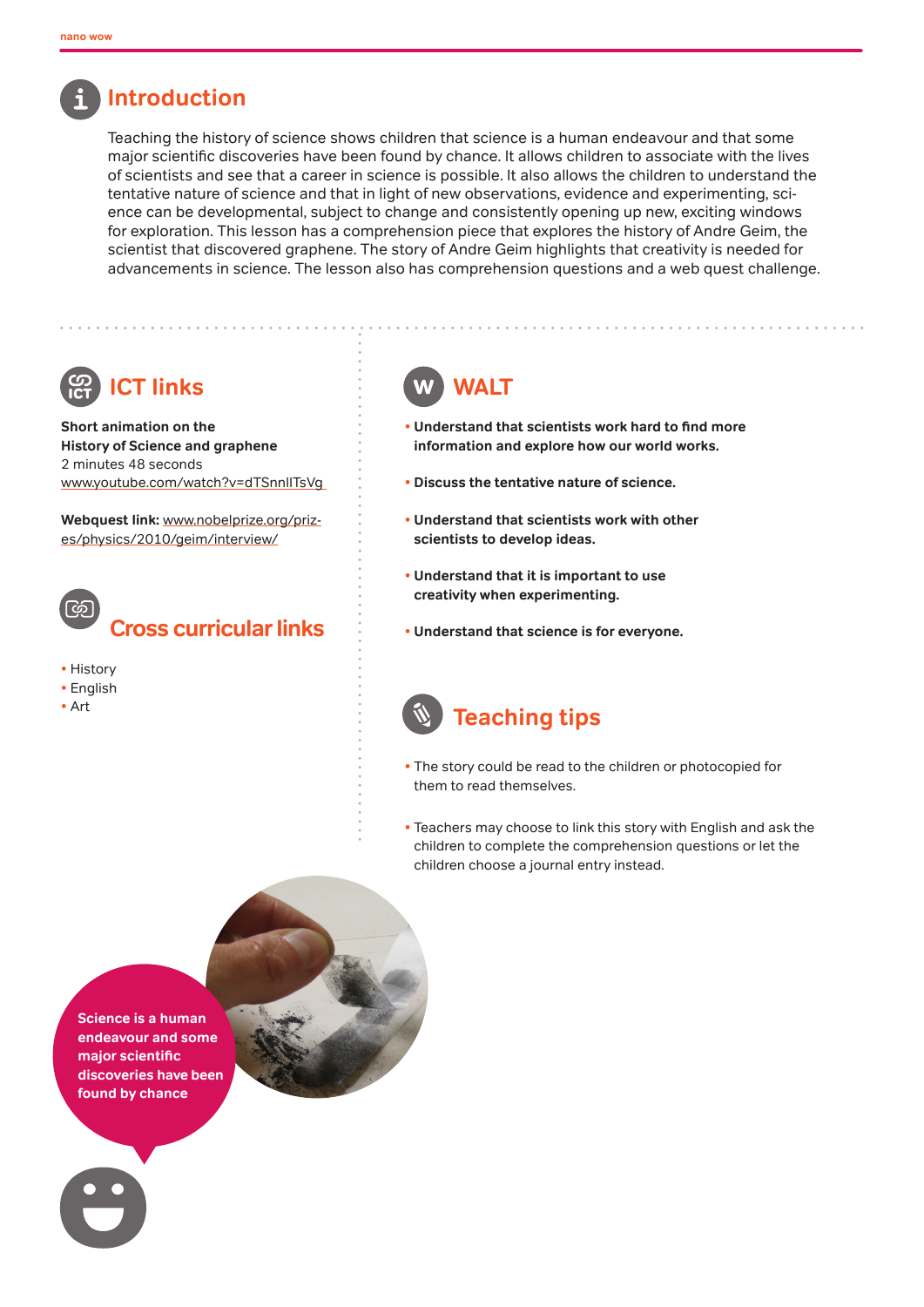## **Journal suggestions**

- Write out five interesting facts about Andre Geim.
- Write out five facts about the Nobel Prize for Physics (web quest activity).
- List some problems that might occur if everybody had 'gecko tape'.
- Draw a picture of your classroom/school with everyone wearing 'gecko tape' on their hands.

#### **Useful resources**

www.condmat.physics.manchester.ac.uk/people/academic/geim/ https://graphene-flagship.eu/material/Pages/The-history-of-graphene.aspx www.npr.org/templates/story/story.php?storyId=130353581

**Scientists work with other scientists to develop ideas**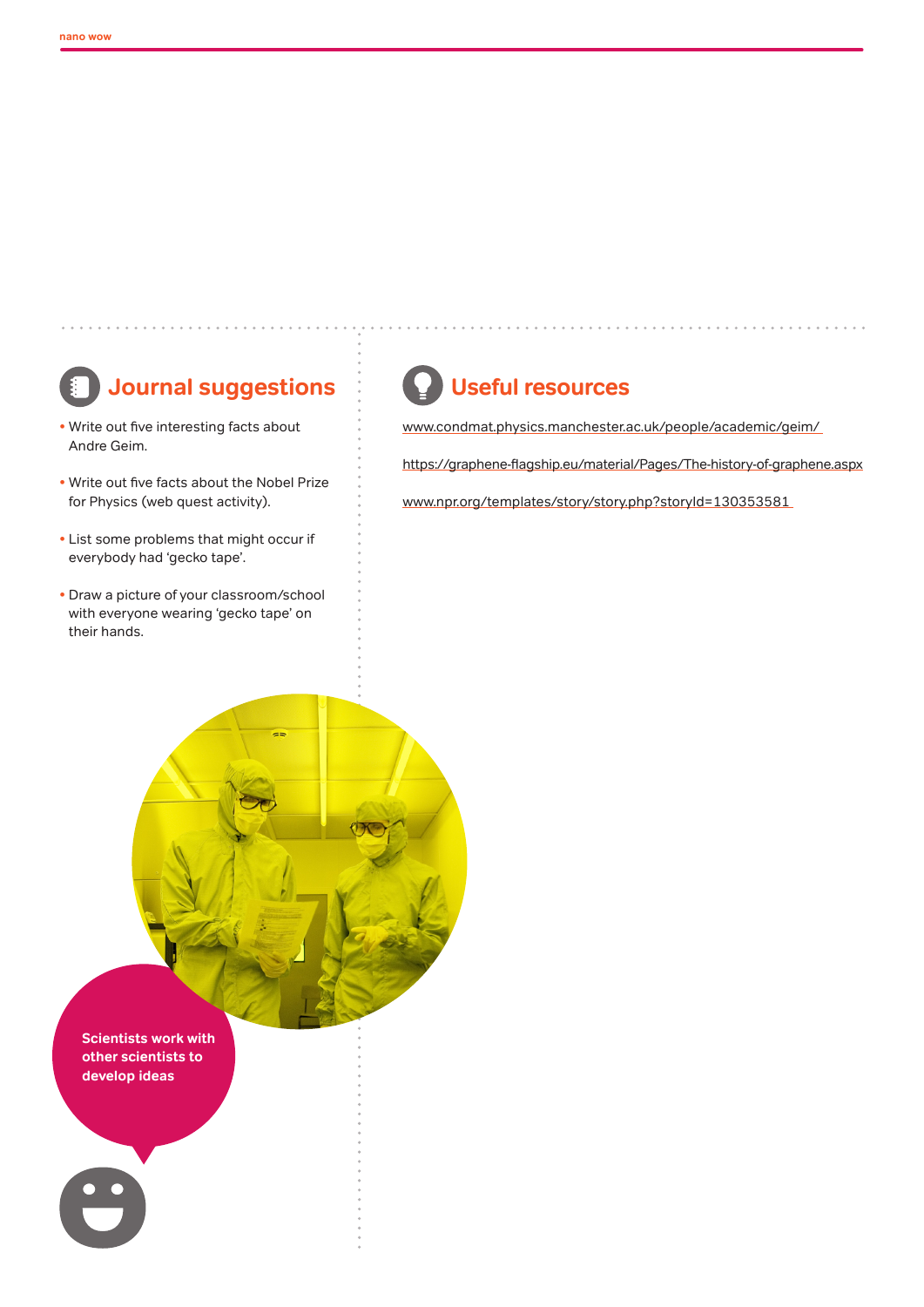#### **The story of Andre Geim**





**He is known for consistently experimenting with new things** Andre Geim is a Russian scientist who, alongside his colleague Konstantin Novoselov, discovered one of the most interesting materials in the world – graphene. They made this major scientific discovery using the material in your pencil and some sticky tape! Andre Geim is a very creative and successful scientist; he has always been interested in exploring science, finding out new things and learning more about the world we live in.

Andre Geim was born in Sochi, Russia in 1958. Although most of his family came from a German background, it is thought that his great grandmother was Jewish and he had to suffer prejudice in Russia because of his Jewish sounding name. Andre's father spent time in prison in Siberia.

Andre was a hard working student in school; however, he twice failed the entrance exam into his chosen university in Russia. He applied to another university, the Moscow Institute of Physics and Technology and was accepted. Geim was really interested in exploring science, finding out new things and learning more about the world we live in. He was able to avoid the compulsory two years of working in the army that every Russian man had to do because he was studying in a university. He went on to study in England and Denmark. In 1994, he became a professor in a university in the Netherlands.

While working in the Netherlands Geim met Konstantin Novoselov, who was also from Russia. Novoselov was Geim's student in the Netherlands. It was a fortuitous meeting and little did both men know that, more than a decade later, they would stand together and accept a major international prize for their work in science.

In 2001 Geim was employed as a professor of physics in the University of Manchester. Geim's wife, Irina became a lecturer in Manchester too. He liked life in England, he liked that everybody was valued the same in English universities.

Andre Geim is a very creative scientist. He is known for consistently experimenting with new things. However, not all of his ideas worked whilst some have been very effective. At times, he would work on a new idea and if his experimenting was successful he would let other scientists take over and develop the idea further, while he moved onto something new himself.

He famously created a magnetic field which allowed a little animal to levitate (float) in the air above it. He needed a good photograph to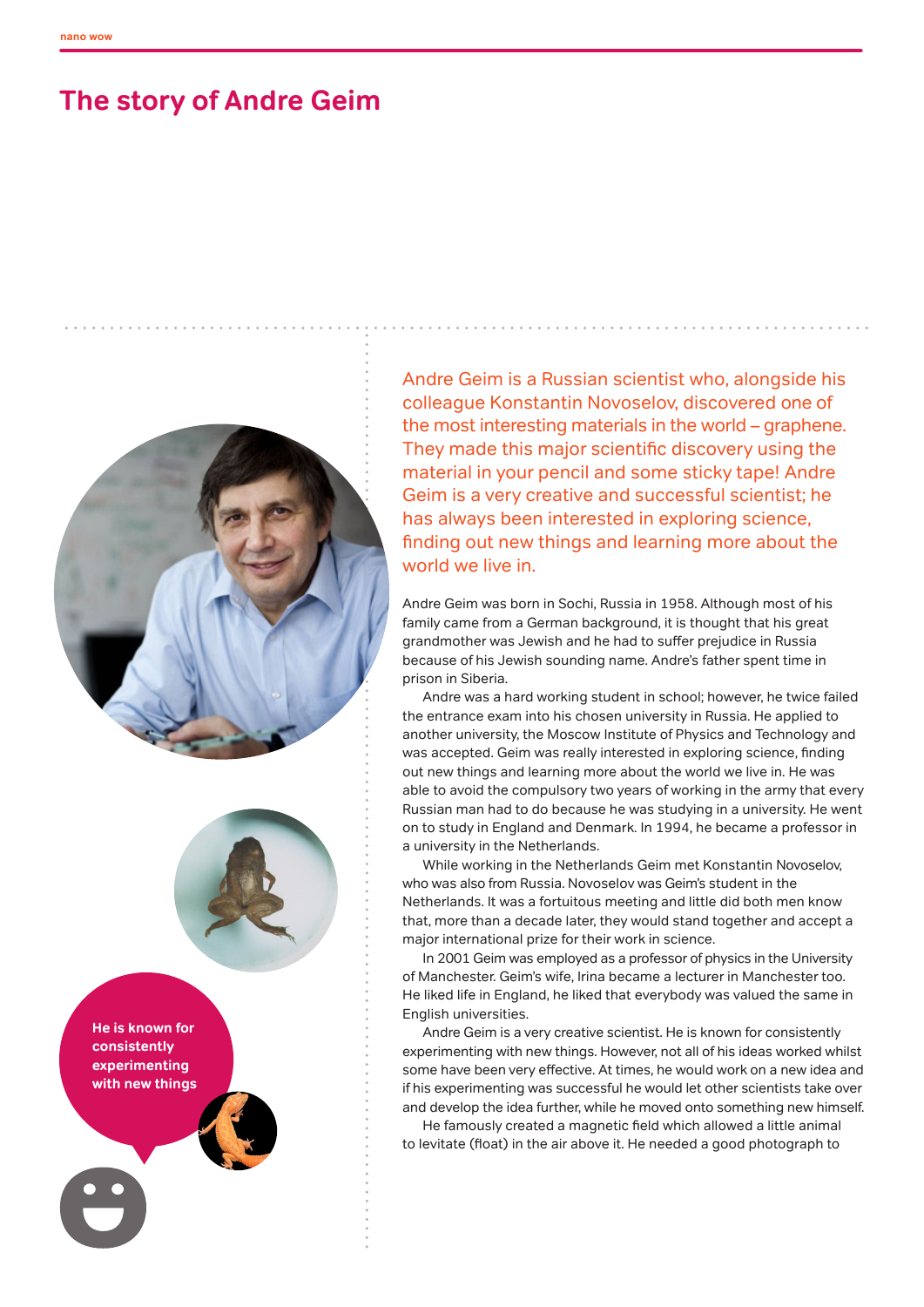**Graphene is stronger than steel, it is harder than diamonds**

show everybody that his invention had worked. He considered using lizards, spiders, cockroaches or hamsters but eventually he chose a little frog. The photograph made a huge impact all around the world and caused excited interest in this field of science.

Geim and his colleagues have also invented a "Gecko Tape"! Would you like to be able to scamper up a wall and across a ceiling like a gecko can? Imagine walking into your classroom and some of your friends were walking across the ceiling like Spiderman! Nanoscientists examined closely how a gecko's feet are able to cling to smooth surfaces like ceilings. Then, using the information they learned from the little gecko, they made a tape that they hope will, one day, be strong enough to put on human hands and allow us to scale walls and ceilings too!

In 2003 Geim and Novoselov, while working in Manchester, discovered a new super material they called 'graphene'. In 2004, they told the world about graphene. They explained that it is a 2D material on the nanoscale and that it is only one atom thick. Graphene is stronger than steel, it is harder than diamonds, it is transparent and it allows electricity to flow very easily through it. How did they find this material? The answer is, with a lump of graphite- which is the material in your pencil that you use to write with, and some sticky tape! They stuck the sticky tape on a lump of graphite, pulled it off, and then looked at the surface of the tape under some very high powered microscopes. When we stack layers and layers of graphene one on top of the other they form graphitethe stuff in your pencil, this means that anyone who has drawn a line with a pencil has probably made some graphene themselves!

Other nanoscientists who had been trying to find new materials like graphene for years, with high powered microscopes, were amazed when Geim and Novoselov found it using such basic, everyday materials. Imagine, a major scientific discovery, with the material in your pencil and some sticky tape!

The science community greatly valued Geim and Novoselov's discovery and in 2010 they were given one of the highest honours in science when they were presented with the Nobel Prize for Physics.

Geim's discovery has sparked huge interest with science researchers all over the world. Nanoscientists in research centres such as the CRANN institute in Trinity College, Dublin are working really hard, exploring the properties of graphene and exploring how they can use it in the future.

This new super material, discovered by Geim and Novoselov, might yet play a major role in providing clean drinking water for all the people of our planet and just think…it was in our pencils all along!!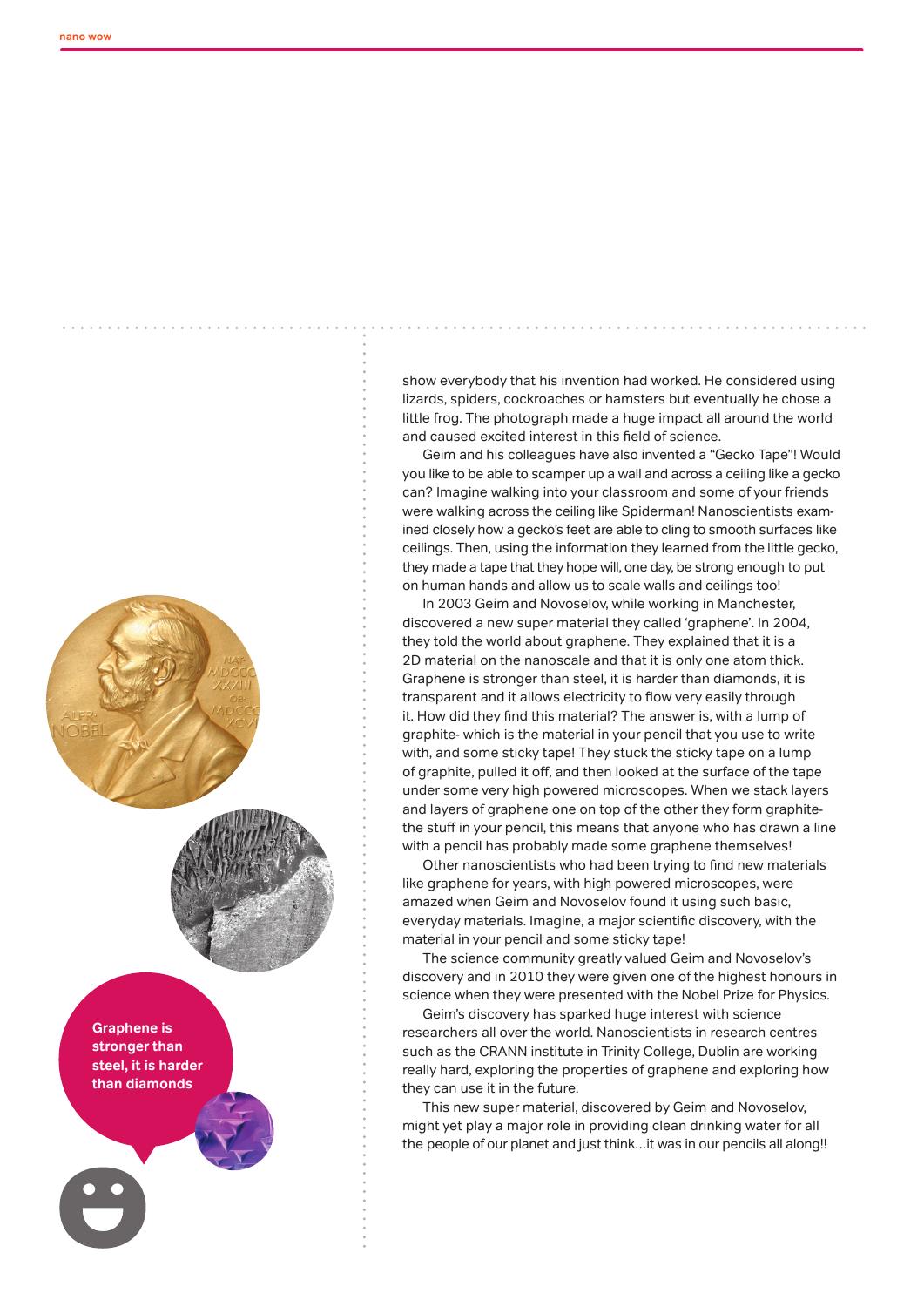## **The story of Andre Geim questions**

**1. Where in Russia was Andre Geim born?**

**2. Why did Andre fail to get into his chosen university?**

**3. Why was Geim and Novoselov's meeting fortuitous? What does fortuitous mean?**

**4. Describe one of Geim's interesting inventions.**

**5. List some properties of graphene?**

**6. What amazed other scientists about the discovery of graphene?**

**7. What international prize did Geim receive in 2010?** 

**8. Is Geim a selfish scientist? Support your answer with a sentence from the text.**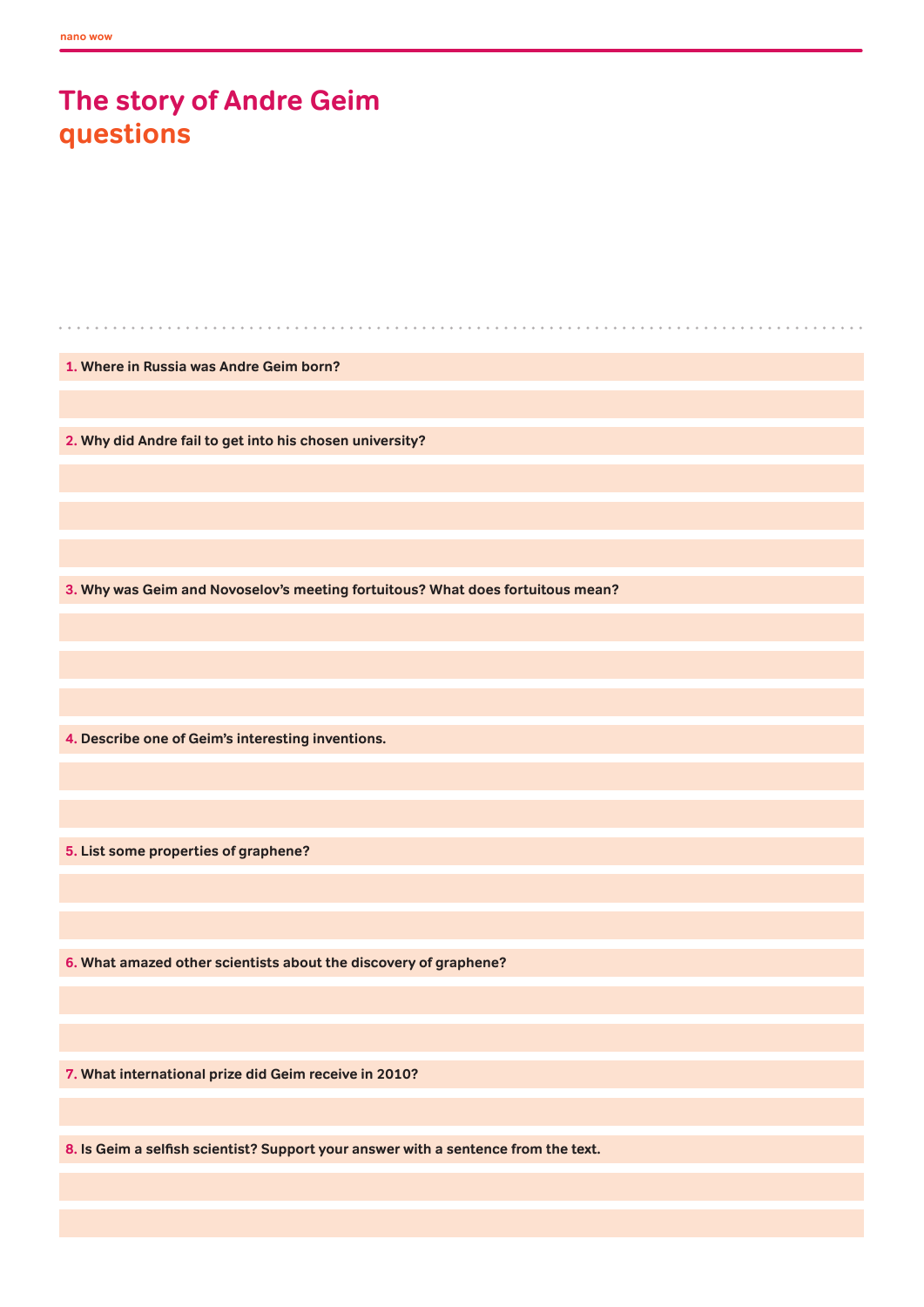